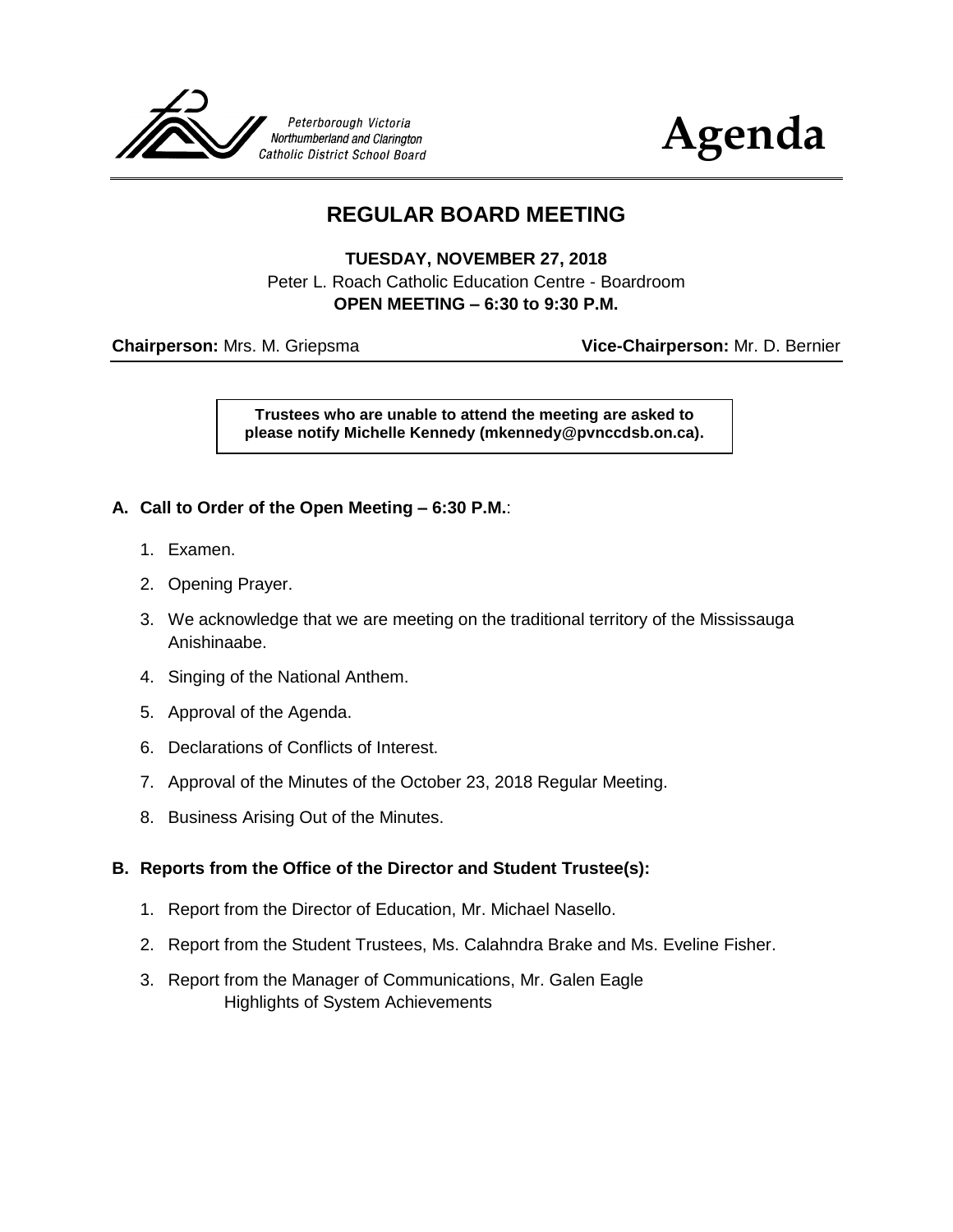#### **C. Presentations**:

- 1. R.A.: Proposed Holy Cross Catholic Secondary School, Peterborough, Indigenous Studies Exchange Excursion to Gitxsan First Nation, British Columbia, April 30- May 6, 2019. Ms. Sharon Lajoie, Consultant, Indigenous Education, Mr. James Brake, Principal
- 2. R.A.: Proposed Holy Trinity Catholic Secondary School, Courtice, St. Mary Catholic Secondary School, Cobourg, and St. Stephen Catholic Secondary School, Bowmanville, Ski Excursion to Stowe, Vermont, USA, March 3-9, 2019. Ms. Dawn Michie, Superintendent of Schools, Mr. Tim Moloney, Superintendent of Schools
- 3. R.A.: Proposed St. Mary Catholic Secondary School, Cobourg, Girls' Rugby Excursion to Niagara Falls, New York, USA, April 11-13, 2019. Mr. Mike Killoran, Teacher, Mr. Rob Majdell, Principal

#### **D. Programs and Services**:

1. R.A.: Membership of the Special Education Advisory Committee for the term of 2018- 2022 Ms. Anne Marie Duncan, Superintendent of Special Education

#### **E. Business, Finance and Governance**:

- 1. R.A. Recommended actions from the Governance Committee Meeting, Open Session, November 12, 2018. Mr. Dan Demers, Governance Committee Chairperson
- 2. R.A. Recommended action from the Audit Committee Meeting, November 14, 2018: 2017-2018 Audited Financial Statements Mr. David Bernier, Audit Committee Chairperson
- 3. R.A. Recommended action from the Audit Committee Meeting, November 14, 2018: 2017-2018 Annual Report of the Audit Committee Mr. David Bernier, Audit Committee Chairperson
- 4. R.A. Change of Committee Name: Governance Committee to Committee-of-the-Whole Mrs. Michelle Griepsma, Board Chairperson
- 5. R.A. Board By-Laws Mrs. Michelle Griepsma, Board Chairperson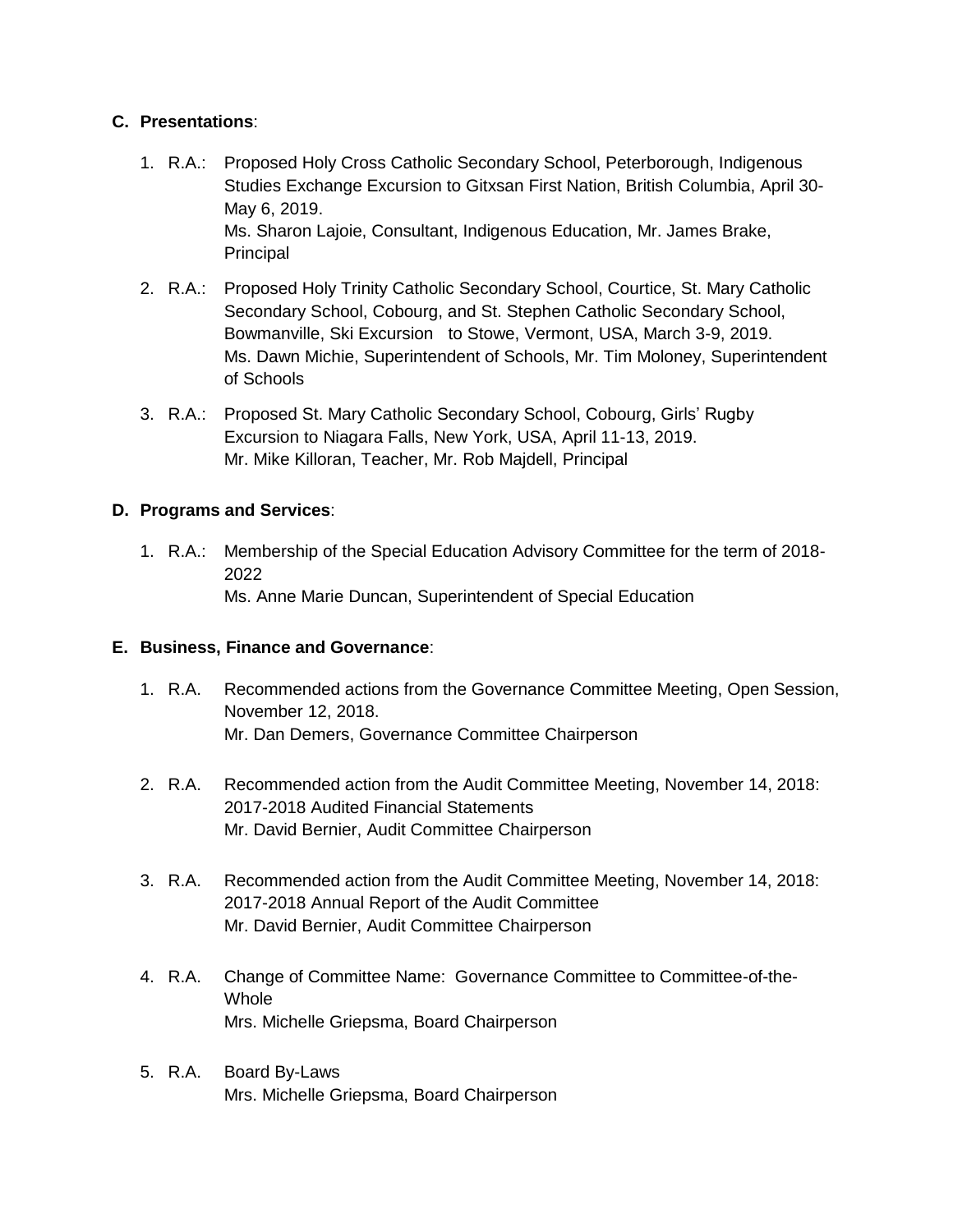- 6. R.A. Committee Terms of Reference Mrs. Michelle Griepsma, Board Chairperson
- 7. Ontario Catholic School Trustees' Association (OCSTA) Open Session Report. Mrs. Michelle Griepsma, Board Chairperson

#### **F. Human Resources**:

#### **G. Policy Development**:

1. R.A.: Recommended Actions from the Policy Committee Meeting, November 20, 2018 Mrs. Linda Ainsworth, Policy Committee Chairperson

#### **H. Old Business**:

#### **I. New Business**:

1. Review of Board Meetings Assessment, Report from Director Mr. Michael Nasello, Director of Education

#### **J. Bring Forward**:

#### **K. Information Items**:

1. Chairperson's Report: Mrs. Michelle Griepsma, Board Chairperson

#### 2. Trustee Report:

Intercultural Dialogue Institute, Creative Minds Youth Contest Awards Ceremony, Mrs. Linda Ainsworth

- 3. Trustees' Committee Reports: (Past Approved and Draft Meeting Minutes shared on Google.)
	- a. Catholic Parent Engagement Committee October 15, 2018.
	- b. Accessibility for All Committee October 16, 2018.
	- c. Special Education Advisory Committee October 18, 2018.
	- d. Governance Committee November 12, 2018.
	- e. Policy Development Committee November 20, 2018.
	- f. Special Education Advisory Committee November 22, 2018.
	- g. French as a Second Language Advisory Committee Meeting, November 21, 2018.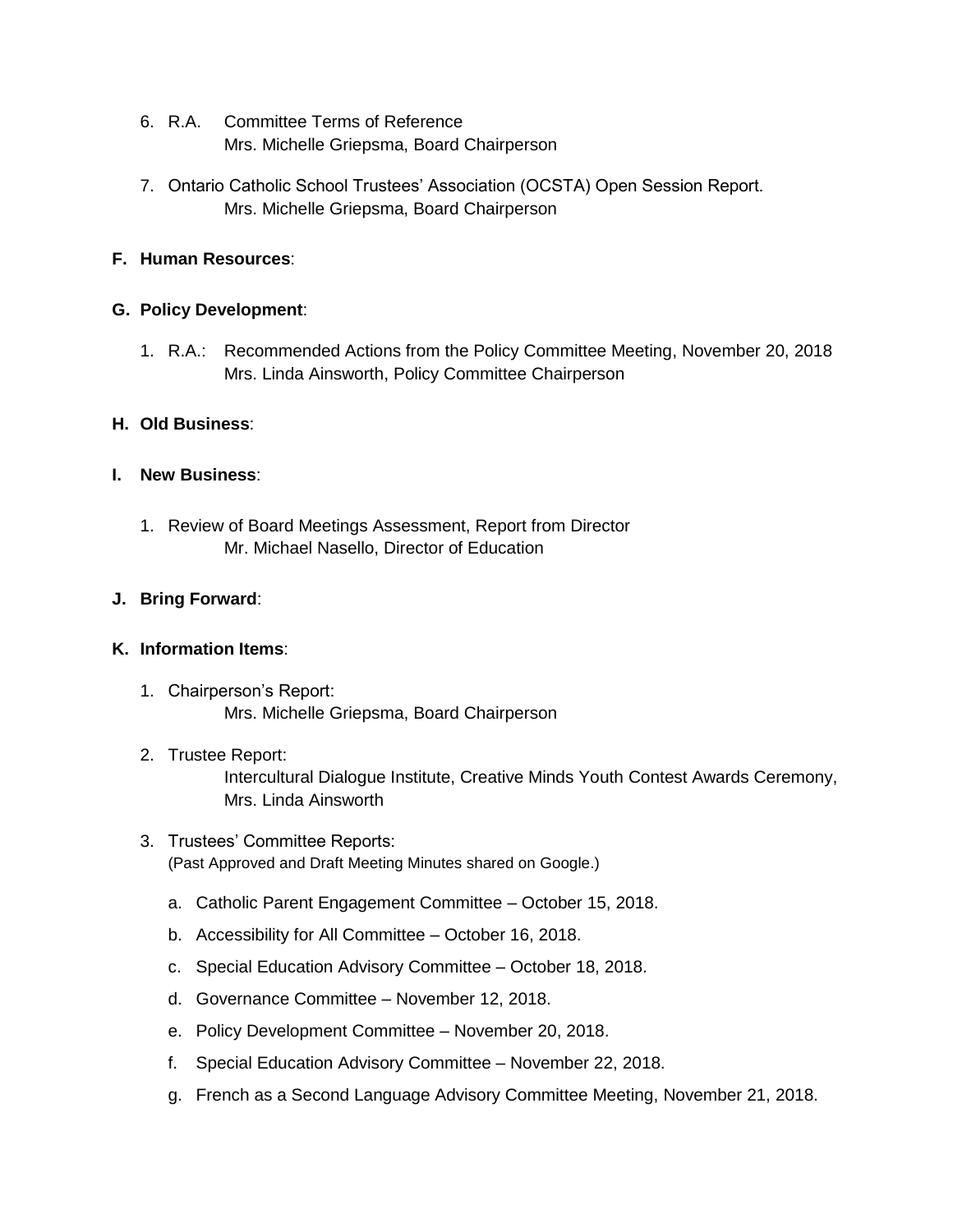4. Trustee Thank You and Farewell Mrs. Michelle Griepsma, Board Chairperson

### **L. Future Meetings and Events:**

- 1. Board Standing Committee Meetings: (Listed in chronological order.)
	- a. Inaugural Board Meeting and Mass, December 4, 2018, 4:00 p.m. The Mount Community Centre
	- b. Chairperson Committee Meeting, December 10, 2018, 4:30 p.m.
	- c. Governance Committee Meeting, December 10, 2018, 6:30 p.m.
	- d. Regular Board Meeting, December 18, 2018, 6:30 p.m. (In-camera Session, 6:00 p.m.)
	- e. Policy Development Meeting, February 5, 2019, 6:30 p.m.
- 2. Other Committee Meetings: (Listed in chronological order.)
	- a. First Nation, Métis, and Inuit Advisory Committee, December 11, 2018, 6:30 p.m.
	- b. Student Council Liaison Committee, December 18, 2018, 4:15 p.m.
	- c. STSCO Governance Committee Meeting, January 8, 2019, 3:00 p.m.
	- d. Special Education Advisory Committee, January 17, 2019, 6:30 p.m.
	- e. Faith and Equity Committee Advisory Meeting, January 24, 2019, 6:30 p.m.
	- f. Catholic Parent Engagement Committee Meeting, February 4, 2019, 6:30 p.m.
	- g. Accessibility for All Committee, February 7, 2019, 1:15 p.m.
	- h. Supervised Alternative Learning Meeting TBA
- 3. Board Events:
	- a. PVNC Catholic Leadership Development Series, Session #2, Baxter Creek Golf Course, November 28, 2018, 4:00 p.m.
	- b. Toonies for Tuition, November 30, 2018.
	- c. OCSTA Board of Director's Meeting, Toronto, December 7-8, 2018.
	- d. OCSTA Catholic Trustees Seminar, January 19, 2019.
	- e. OCSTA 2018-2019 AGM and Conference, Toronto, April 25-27, 2019.
	- f. Catholic Education Week, May 5-10, 2019.
	- g. Catholic Student Leadership Awards, Holy Cross Catholic Secondary School, May 8, 2019.
	- h. CPEC and Catholic School Council Appreciation Event, May 15, 2019.